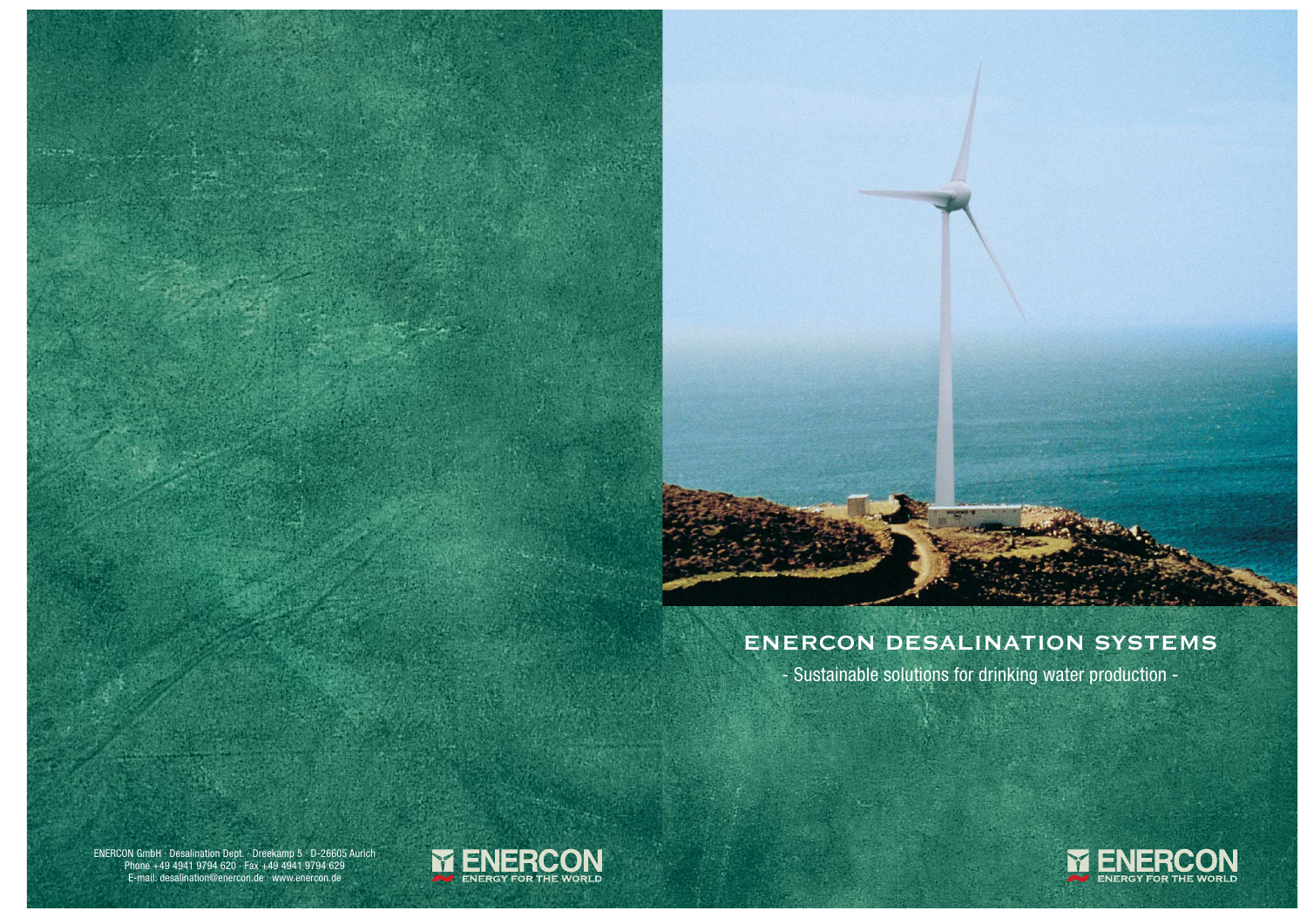

### **WATER, THE ELIXIR OF LIFE**

One of today's main problems is providing sufficient drinking water for the world's growing population. About three billion people have no direct access to clean potable water. Water is not only fundamental for human life, but is also essential for social development and prosperity. Global water shortage is already a source of great social tension and ecological problems.

#### **THE ENERCON COMPANY**

As drinking water becomes ever more precious, seawater desalination and water purification are becoming more important. Even in regions where drinking water supplies are now adequate, it won't be long before new solutions are needed to secure them.

As the leading manufacturer of wind power turbines, ENERCON sees a major challenge to accelerate supply using regenerative solutions. Hence, besides the development, manufacture and optimisation of wind power plants, ENERCON's product portfolio includes research into and implementation of drinking water production systems.

ENERCON has been active in drinking water production since the mid-1990s. The modular and energy-efficient desalination systems developed by ENERCON have reached series maturity and represent a sustainable concept for the world's drinking water and energy supply.

## **ENERCON'S SEAWATER DESALINATION SYSTEM**

#### ENERCON'S ENERGY RECOVERY SYSTEM

ENERCON's seawater and brackish water desalination systems are based on the principle of reverse osmosis (RO). In this process pressurised seawater flows over a membrane. The structure of the membrane retains the dissolved salts – water is able to permeate. The result is pure drinking water.

After passing the membrane, a three-piston system recycles the energy of the remaining seawater pressure with virtually no loss.

Thus desalination and energy recovery occur in a continuous complementary process, forming a cycle.



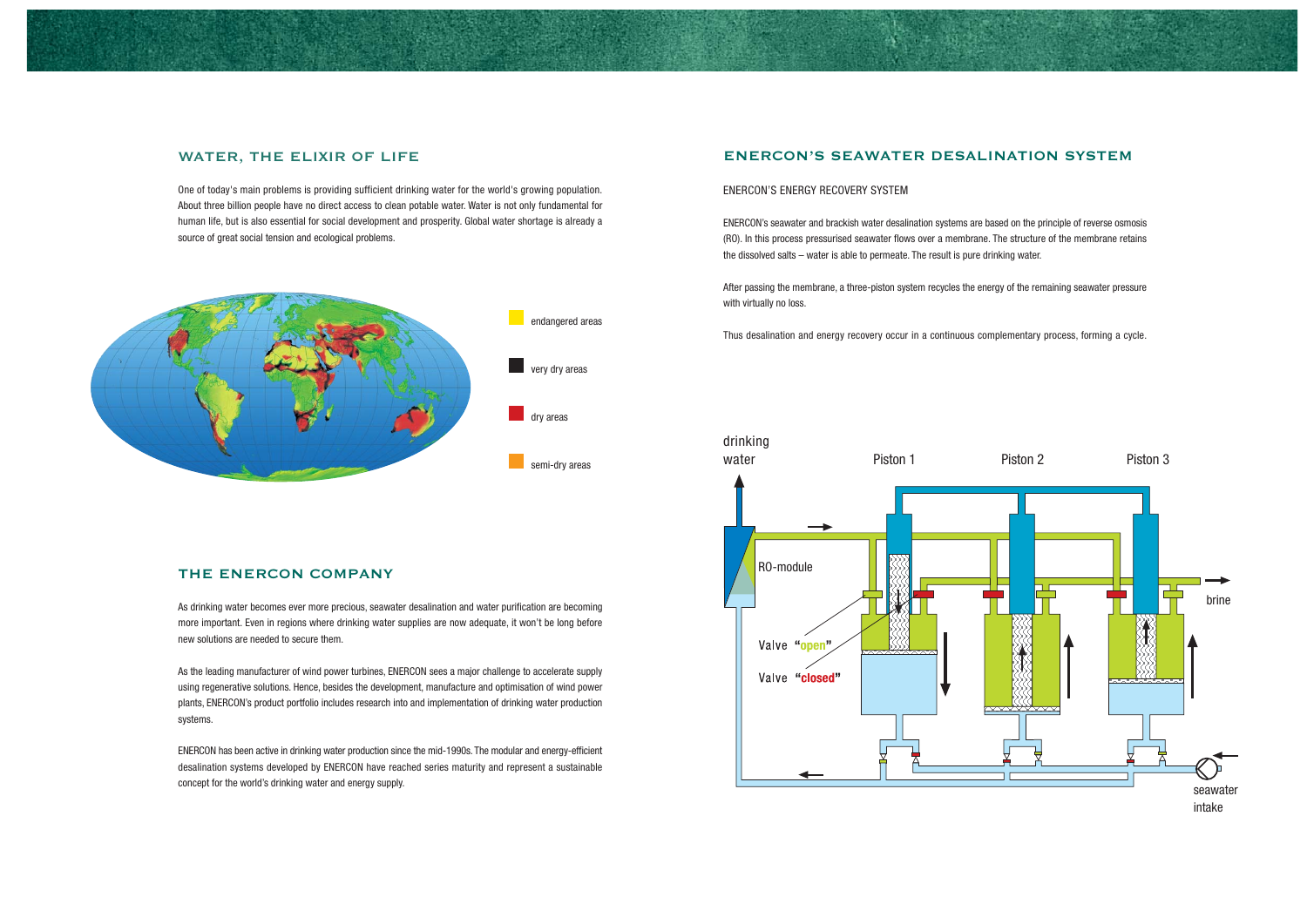#### MODULAR CONTAINER DESIGN

ENERCON's seawater desalination plant is modular, comprising various containers. Each 20-foot container contains a separate part of the plant. This design enables easy worldwide transport and set-up logistics and also guarantees optimal protection of the plant from climatic influences.

BASIC FUNCTIONALITY OF ENERCON'S SEAWATER DESALINATION PLANT

- - 1. Power and control container
	- 2. Desalination/RO container
	- 3. Water storage container
	- 4. Pretreatment container

ENERCON plants have no fixed operating point. The water production can range between max. 12.5% and 100% of the nominal capacity by adjusting the piston speed according to demand. This has two main advantages: Firstly, operation is possible with a fluctuating energy supply, and secondly, output can be adjusted flexibly to water demand without shutting down the plant.  $m \geq / d$ 



The feedwater flows through filters and an UV-disinfection system to the ENERCON Energy Recovery System. The pump pressure of 20bar is transferred to  $\sim$  56bar/seawater or  $\sim$  28bar/brackish water and flows to the RO-membranes. At the RO-membranes, feedwater separates into drinking water and brine. Drinking water leaves the system and brine, still under pressure, flows back to the energy recovery system to support the process.

#### FLEXIBILITY IN POWER SUPPLY

Only about 25% of the energy in the reverse osmosis process is used to produce drinking water, so without a recovery method, about 75% would go to waste. ENERCON's energy recovery system comprises a low-pressure pump (max. 20 bar) and a three-piston system, which raises the pressure up to 70 bar and simultaneously re-uses the remaining energy. There is no need for a second (high-pressure) pump. So this system consumes very little power and works extremely energy efficient.



500

400

300

200

100

0

- ENERCON Desalination Plants with a flexible operation range
- **Conventional Desalination Plant** with a fixed operation point